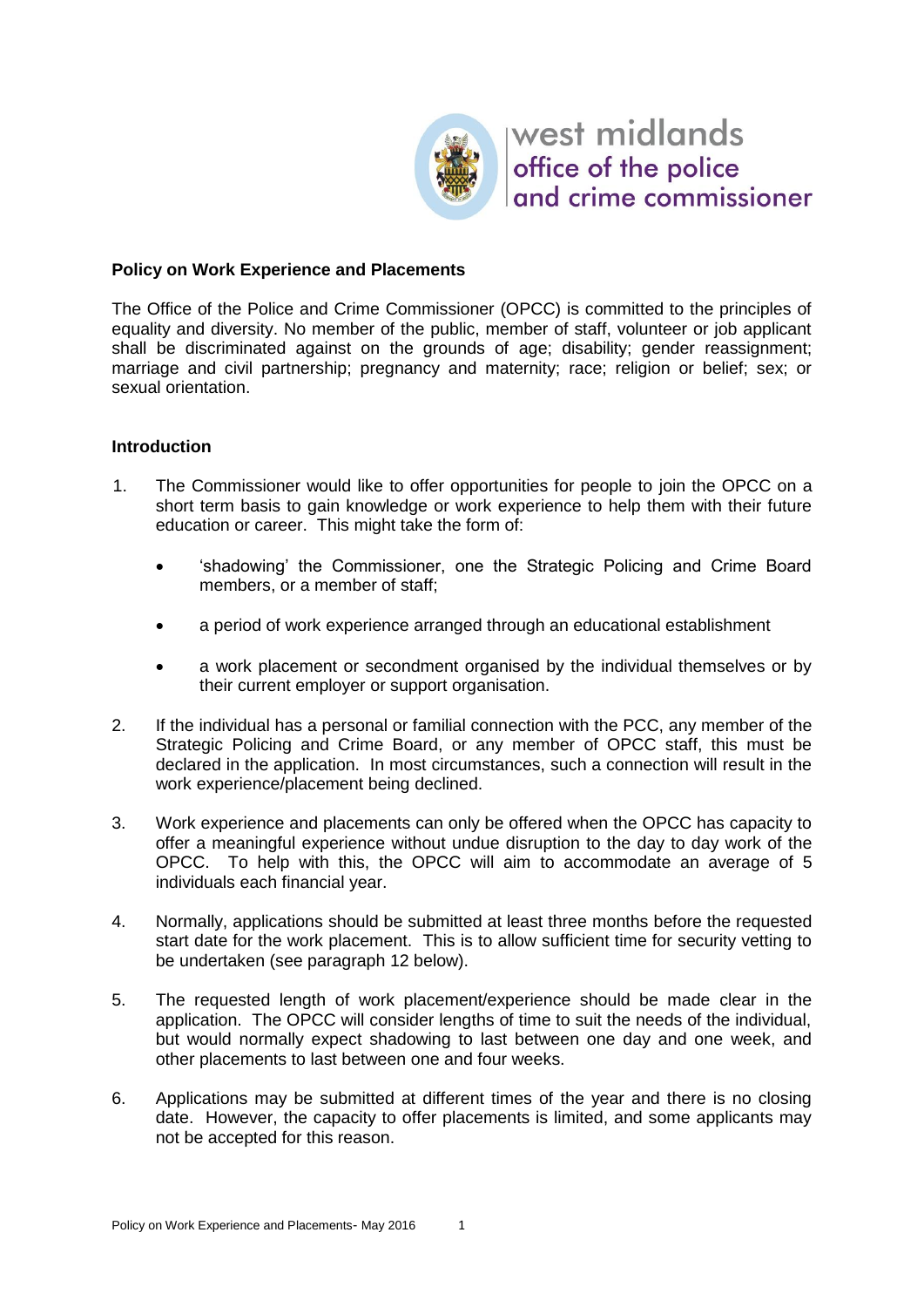- 7. If there is competition for placements, we will assess applicants on the extent to which the placement will support the objectives in the Police and Crime Plan.
- 8. Interested parties should complete an application form (available on the PCC's website) and return it by email to [wmpcc@west-midlands.pnn.police.uk](mailto:wmpcc@west-midlands.pnn.police.uk)
- 9. Applications will be considered and a decision made by the Chief Executive or his representative. The criteria for the decision shall be:
	- Capacity of the OPCC to accommodate the individual during the given time frame
	- Application indicates that the individual has a genuine interest in the work of the Commissioner and the OPCC, and is likely to gain valuable experience
	- Application has been submitted in a neat and tidy manner, indicating a businesslike approach
- 10. Individuals may be invited to attend an interview with a member of staff from the OPCC before a final decision is made.
- 11. If an individual is not accepted, constructive feedback will be provided.
- 12. Security vetting will normally be required before the work experience/placement can be confirmed, depending upon what tasks are to be undertaken during the work placement, and the level of access to the premises and resources of the OPCC or West Midlands Police.
- 13. A member of staff within the OPCC will be nominated to line manage the individual during their work placement/experience.
- 14. During the period the work experience/placement, the individual is expected to dress in smart but casual clothing, and should conduct themselves in a business-like manner at all times.
- 15. Travel expenses or out of pocket expenses will not be paid to individuals on work placement/experience to cover their journeys, car parking or meals during the normal working day. Travel expenses and out of pocket expenses may be paid for costs incurred whilst undertaking work at the request of the OPCC. In such cases, the OPCC Travel Allowances and Expenses Policy will apply. This policy can be viewed on the OPCC website: [WMPCC website](http://www.westmidlands-pcc.gov.uk/transparency/record-of-decisions/2014/wmpcc-033-2014-scheme-of-corporate-governance/)
- 16. Working hours and tasks will be agreed with the nominated line manager.
- 17. The work experience/placement may be terminated with immediate effect by the Chief Executive of the OPCC or his representative. In such a case the individual will be required the leave the OPCC premises forthwith. Termination may take place if the individual does not conduct themselves in a business-like manner, or if they act in such a way as to bring the Commissioner or the OPCC into disrepute.